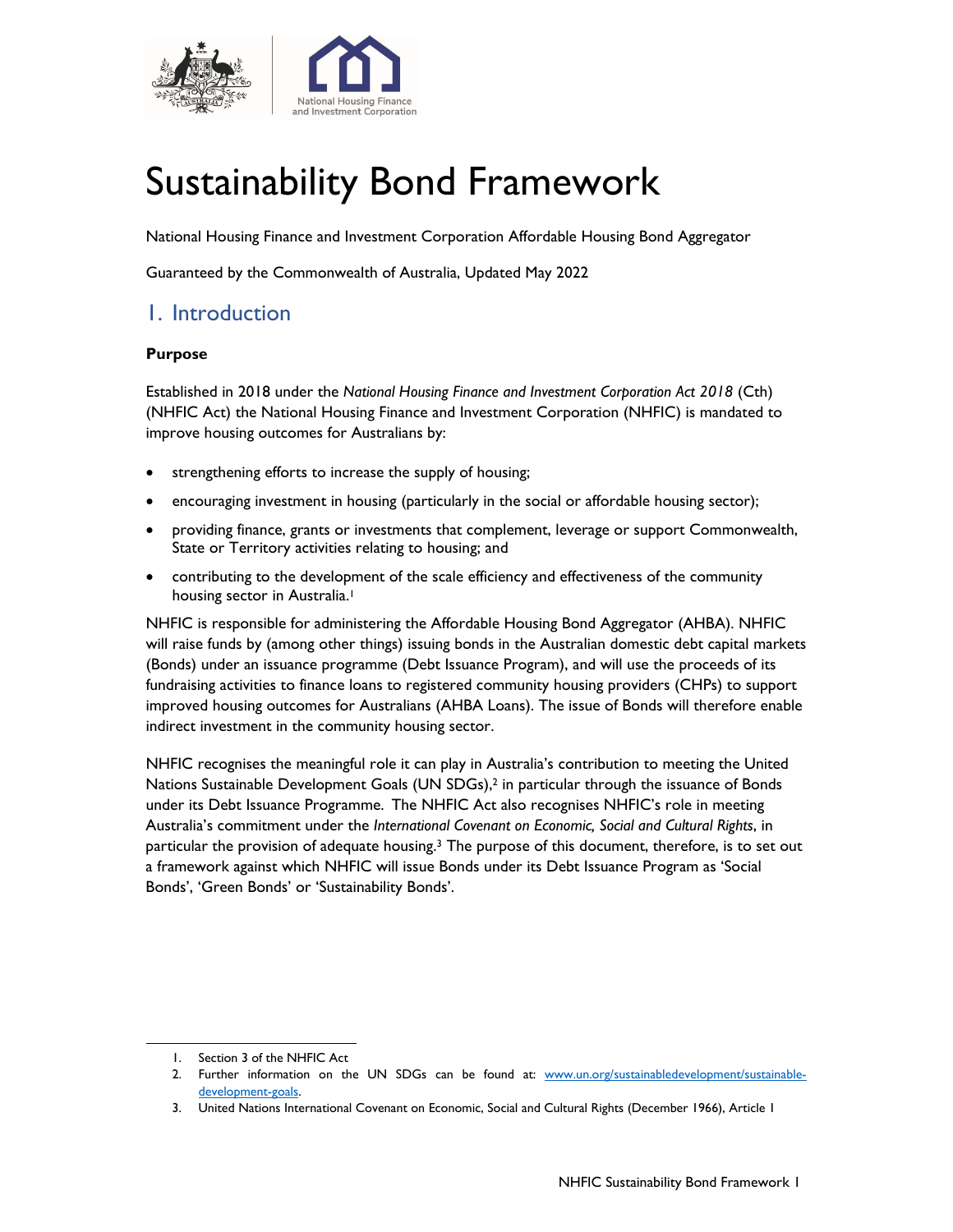

#### **Social, Green and Sustainability Bonds**

This Framework has been developed in line with the International Capital Market Association's Social Bond Principles (SBPs) 2021, Green Bond Principles (GBPs) 2021 and Sustainability Bond Guidelines (SBGs) 2021 and as such, adopts the 4 core components as follows:

- 1. Use of Proceeds
- 2. Process for Asset Evaluation and Selection
- 3. Management of Proceeds
- 4. Reporting

This Framework allows for the issuance of 'Social Bonds', 'Green Bonds' and 'Sustainability Bonds'.

This Framework may be updated from time to time as best practice for the issue of Social, Green and Sustainability Bonds evolves and as the SBPs, GBPs and SBGs are updated.

## 2. Use of Proceeds

This Framework enables the issuance of Social, Green and Sustainability bonds in accordance with the SBPs, GBPs and SBGs respectively. The classification of the instrument will be determined by NHFIC based on the primary objectives of the underlying assets, as defined below:

- Social Bonds: to finance and/or refinance Eligible Social assets (as defined under Social Eligibility Criteria below)
- Green Bonds: to finance and/or refinance Eligible Green assets (as defined under Green Eligibility Criteria below)
- Sustainability Bonds: to finance and/or refinance a mix of Eligible Social assets (as defined under Social Eligibility Criteria) and Eligible Green assets (as defined under Green Eligibility Criteria)

#### **Eligible Assets**

The net proceeds raised through the issuance of Social Bonds, Green Bonds and Sustainability Bonds will be earmarked to finance or refinance new or existing assets that deliver positive social and/or environmental outcomes, by way of the AHBA Loans to CHPs. The assets must align with one of the relevant Eligibility Criteria (described below), which have been developed by reference to the principles and categories identified under the SBPs and GBPs and the objects set out in section 3 of the NHFIC Act (Eligible Assets).

The pool of Eligible Assets may be replenished as underlying loans are repaid, any ineligible assets, are removed, and additional eligible assets are identified and funded.

#### **Eligibility Criteria**

The following comprise the eligibility criteria for relevant assets to qualify as Eligible Assets (Eligibility Criteria). These criteria have been presented in a way that shows alignment to the SBPs, GBPs and the UN SDGs. If an Eligible Asset no longer meets one of the Eligibility Criteria set out in this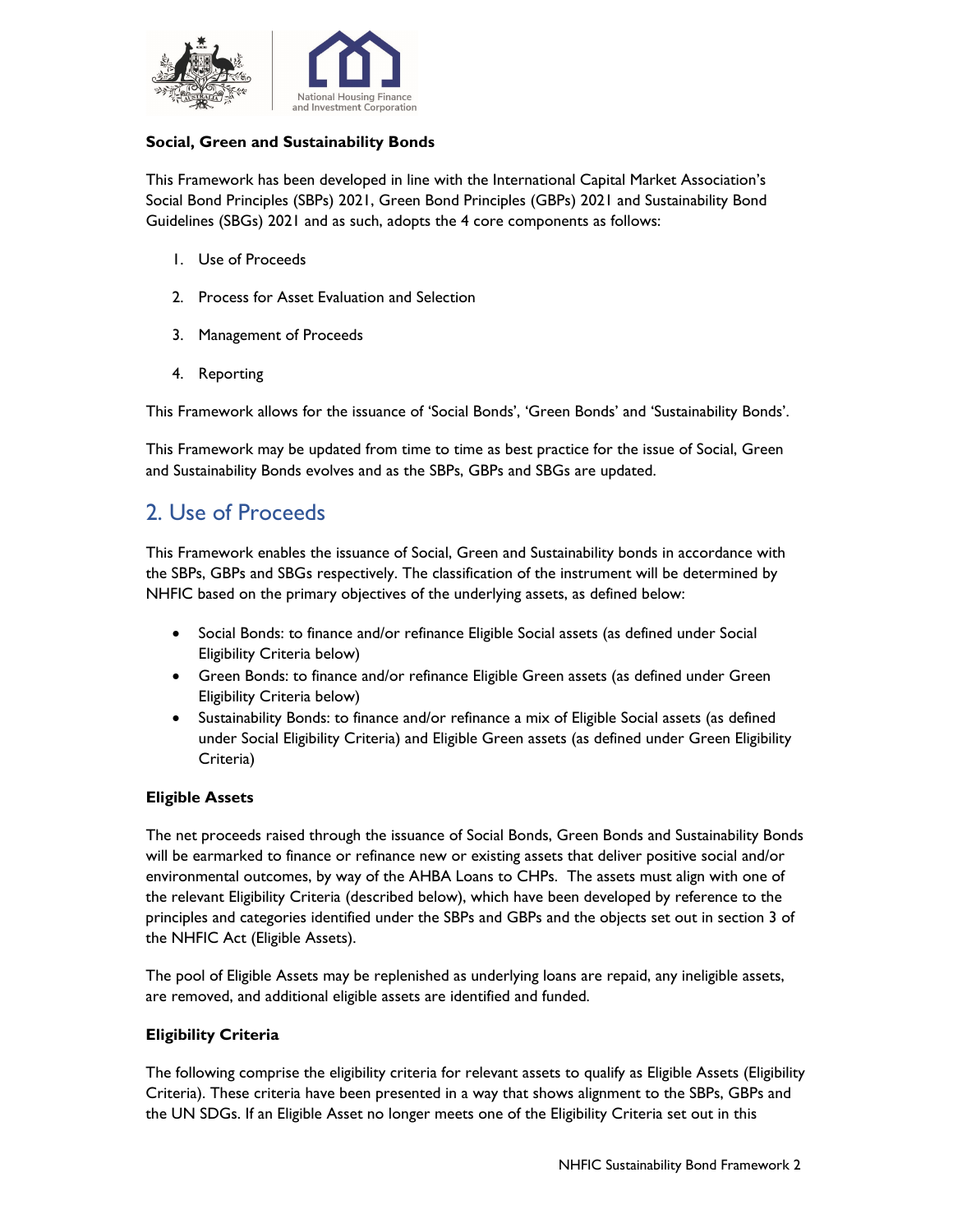

Framework, then it will no longer be deemed an Eligible Asset and the value of the pool of Eligible Assets will reduce accordingly.

#### **Social Eligibility Criteria**

| <b>Affordable</b><br>Loans are used to:<br>Loans to registered<br>NO<br>Poverty<br>1<br><b>CHPs</b><br><b>Housing</b><br>acquire new housing stock;<br>$\bullet$<br><b>TYPA.T</b><br>construct new housing stock;<br>$\bullet$<br>maintain existing housing<br>$\bullet$<br>Target 1.4 Ensure access to<br>stock:<br>basic services ownership and<br>control over land and other<br>assist CHPs with working<br>$\bullet$<br>forms of property:<br>capital requirements, and/or<br>- developing adequate,<br>for application towards their<br>affordable and accessible<br>general corporate purposes<br>products and services for low-<br>income populations; and<br>refinance existing<br>- developing innovative<br>indebtedness),<br>solutions and investing in<br>infrastructure that facilitates<br>of the loan finance can be<br>the access to basic services.<br>demonstrated to improve social<br>and affordable housing outcomes<br>SUSTAINABLE CITIES<br>AND COMMUNITIES<br>for low income and/or vulnerable<br>Australians.<br>Target 11.1: Make Cities and<br>Human Settlements inclusive,<br>safe, resilient and sustainable:<br>- investing in responsible<br>practises in land, construction<br>and real estate use; and<br>- promoting affordable housing | <b>SBP</b><br><b>PROJECT</b><br><b>CATEGORY</b> | <b>UN SDG &amp; TARGET</b> | <b>ELIGIBLE ASSET</b><br><b>TYPE</b> | <b>ELIGIBILITY CRITERIA</b>                                            |
|----------------------------------------------------------------------------------------------------------------------------------------------------------------------------------------------------------------------------------------------------------------------------------------------------------------------------------------------------------------------------------------------------------------------------------------------------------------------------------------------------------------------------------------------------------------------------------------------------------------------------------------------------------------------------------------------------------------------------------------------------------------------------------------------------------------------------------------------------------------------------------------------------------------------------------------------------------------------------------------------------------------------------------------------------------------------------------------------------------------------------------------------------------------------------------------------------------------------------------------------------------------------------|-------------------------------------------------|----------------------------|--------------------------------------|------------------------------------------------------------------------|
| complementing government<br>action.                                                                                                                                                                                                                                                                                                                                                                                                                                                                                                                                                                                                                                                                                                                                                                                                                                                                                                                                                                                                                                                                                                                                                                                                                                        |                                                 | opportunities and          |                                      | (including by assisting CHPs to<br>in each case, provided that the use |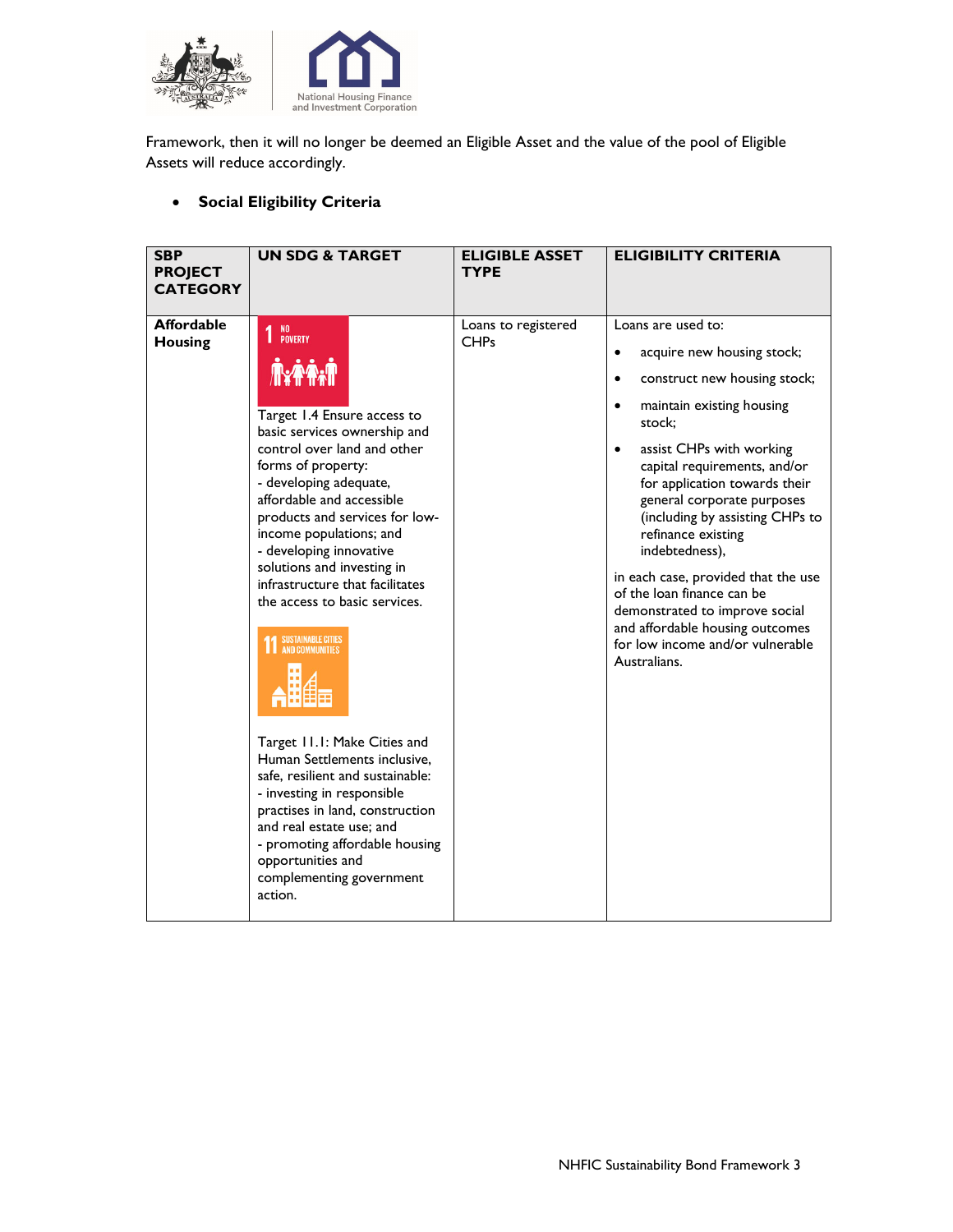

#### **Green Eligibility Criteria**

| <b>GBP PROJECT</b><br><b>CATEGORY</b> | <b>UN SDG &amp; TARGET</b>                                                                                                                                                                                                    | <b>ELIGIBLE ASSET</b><br><b>TYPE</b> | <b>ELIGIBILITY CRITERIA</b>                                                                                                                                                                                                               |
|---------------------------------------|-------------------------------------------------------------------------------------------------------------------------------------------------------------------------------------------------------------------------------|--------------------------------------|-------------------------------------------------------------------------------------------------------------------------------------------------------------------------------------------------------------------------------------------|
| Green<br><b>Buildings</b>             | SUSTAINABLE CITIES<br>AND COMMUNITIES<br>Target 11.3: Enhance<br>inclusive and sustainable<br>urbanisation and capacity for                                                                                                   | Loans to registered<br><b>CHPs</b>   | Loans are used for new<br>construction, design and<br>development that have or will<br>receive any one of the following<br>certifications:<br>Department of Industry,<br>Science, Energy and<br>Resources - Nationwide                    |
|                                       | sustainable human<br>settlement planning and<br>management:<br>- investing in sustainable<br>practises in land,<br>construction and real estate<br>use; and<br>- promoting affordable and                                     |                                      | House Energy Rating<br>Scheme ("NatHERS") -<br>minimum 6 Star or above<br>for any individual<br>apartment and / or<br>minimum 7 Star average<br>rating for the entire<br>development/project; or                                          |
|                                       | sustainable housing<br>opportunities and<br>complementing government<br>action.                                                                                                                                               |                                      | Green Building Council of<br>Australia ("GBCA")<br>Green Star (including<br>Design and As Built) -<br>minimum 5 Star or<br>above <sup>4</sup> ; or                                                                                        |
|                                       |                                                                                                                                                                                                                               |                                      | Any other equivalent<br>'Green Building' label,<br>that is an equivalent<br>standard as the above<br>listed items.                                                                                                                        |
|                                       |                                                                                                                                                                                                                               |                                      | Loans used for refurbishment of<br>residential building energy<br>efficiency projects that reduce<br>energy consumption by at least<br>30%.                                                                                               |
| <b>Energy</b><br><b>Efficiency</b>    | AFFORDABLE AND<br><b>CLEAN ENERGY</b><br>$\Delta$ 1.2.                                                                                                                                                                        | Loans to registered<br><b>CHPs</b>   | Loans are used for construction,<br>design, development or ownership<br>of property and/or infrastructure<br>that provides for:                                                                                                           |
|                                       | Targets 7.3 and 7a: Promote<br>investment in energy<br>infrastructure and clean<br>energy technology and<br>improve energy efficiency:<br>- investing in responsible and<br>sustainable products,<br>services and technology, |                                      | Metering and monitoring<br>systems which ensure<br>that billing and data<br>gathering to all dwellings<br>in respect of utility use is<br>simple, transparent, low<br>cost and supports<br>improved energy<br>consumption outcomes;<br>or |

<sup>4</sup> The rating thresholds may be recalibrated if there are changes to the GBCA rating system at a future date.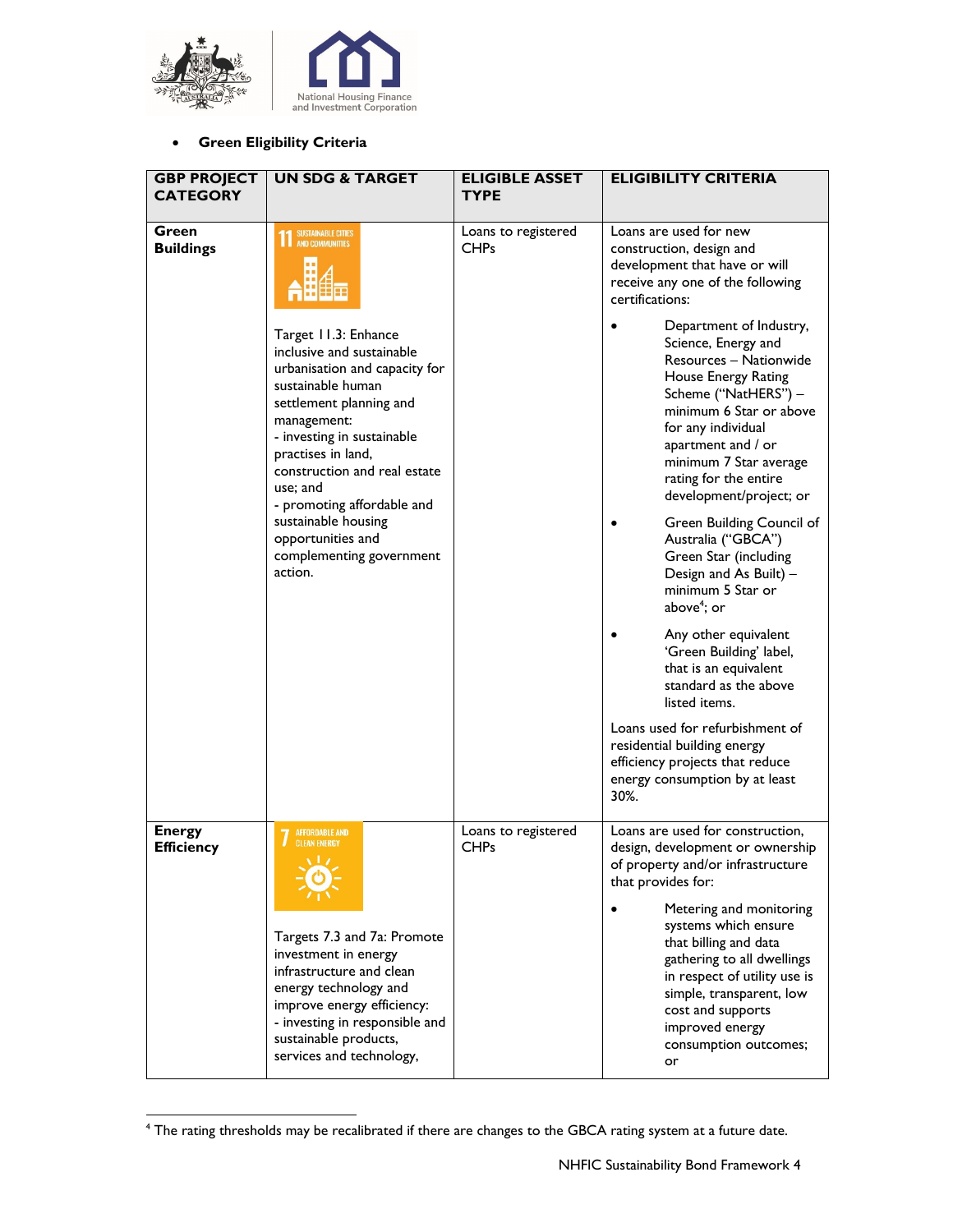



|                   | which increase energy                                    |                     | $\bullet$       | The selection of electrical                        |
|-------------------|----------------------------------------------------------|---------------------|-----------------|----------------------------------------------------|
|                   | efficiency.                                              |                     |                 | appliances based on                                |
|                   |                                                          |                     |                 | energy performance; or                             |
|                   | <b>INDUSTRY, INNOVATION</b><br><b>AND INFRASTRUCTURE</b> |                     |                 | Structured post                                    |
|                   |                                                          |                     |                 | occupancy evaluations                              |
|                   |                                                          |                     |                 | with a focus on the                                |
|                   |                                                          |                     |                 | sustainability,                                    |
|                   |                                                          |                     |                 | environmentally                                    |
|                   | Target 9.4: Upgrade                                      |                     |                 | sustainable design and                             |
|                   | infrastructure to make it                                |                     |                 | value for money                                    |
|                   | sustainable, with increased                              |                     |                 | outcomes of the project;<br>or                     |
|                   | resource-use efficiency and                              |                     |                 |                                                    |
|                   | greater adoption of clean                                |                     |                 | The adoption of smart                              |
|                   | and environmentally sound                                |                     |                 | technologies and/or                                |
|                   | technologies:<br>- developing innovative,                |                     |                 | systems for optimising                             |
|                   | affordable and accessible                                |                     |                 | energy management in<br>new and existing buildings |
|                   | products with increased                                  |                     |                 | including, but not limited                         |
|                   | resource-use efficiency for                              |                     |                 | to, solar panels, battery                          |
|                   | low-income populations; and                              |                     |                 | storage, EV charging                               |
|                   | - developing innovative                                  |                     |                 | stations, centralised hot                          |
|                   | solutions and investing in                               |                     |                 | water systems, individual                          |
|                   | infrastructure that facilitates                          |                     |                 | apartment metering                                 |
|                   | the access to these                                      |                     |                 | (smart metering) and                               |
|                   | technologies.                                            |                     |                 | smart LED lighting                                 |
| <b>Pollution</b>  | <b>SUSTAINABLE CITIES</b>                                | Loans to registered | Loans used for: | systems.                                           |
| <b>Prevention</b> | <b>AND COMMUNITIES</b>                                   | <b>CHPs</b>         |                 |                                                    |
| and Control       |                                                          |                     |                 | Facilities, systems and                            |
|                   |                                                          |                     |                 | equipment on<br>development sites that             |
|                   |                                                          |                     |                 | are used to reduce or                              |
|                   |                                                          |                     |                 | remove the requirement                             |
|                   | Target 11.6: Reduce the                                  |                     |                 | for gas hot water systems                          |
|                   | adverse per capita<br>environmental impact of            |                     |                 | and any gas appliances; or                         |
|                   | cities, including by paying                              |                     |                 |                                                    |
|                   |                                                          |                     |                 |                                                    |
|                   |                                                          |                     |                 | Facilities, systems and                            |
|                   | special attention to air<br>quality and other waste      |                     |                 | equipment that are used                            |
|                   | management:                                              |                     |                 | for the collection,<br>treatment and recycling     |
|                   | - developing innovative,                                 |                     |                 | of waste (excluding                                |
|                   | affordable and accessible                                |                     |                 | landfilling).                                      |
|                   | products with pollution                                  |                     |                 |                                                    |
|                   | prevention capabilities for                              |                     |                 |                                                    |
|                   | construction, development                                |                     |                 |                                                    |
|                   | and residential use.                                     |                     |                 |                                                    |
|                   |                                                          |                     |                 |                                                    |
|                   | <b>12</b> RESPONSIBLE<br><b>AND PRODUCTION</b>           |                     |                 |                                                    |
|                   |                                                          |                     |                 |                                                    |
|                   |                                                          |                     |                 |                                                    |
|                   |                                                          |                     |                 |                                                    |
|                   |                                                          |                     |                 |                                                    |
|                   | Target 12.5: Substantially                               |                     |                 |                                                    |
|                   | reduce waste generation<br>through prevention,           |                     |                 |                                                    |
|                   | reduction, recycling and                                 |                     |                 |                                                    |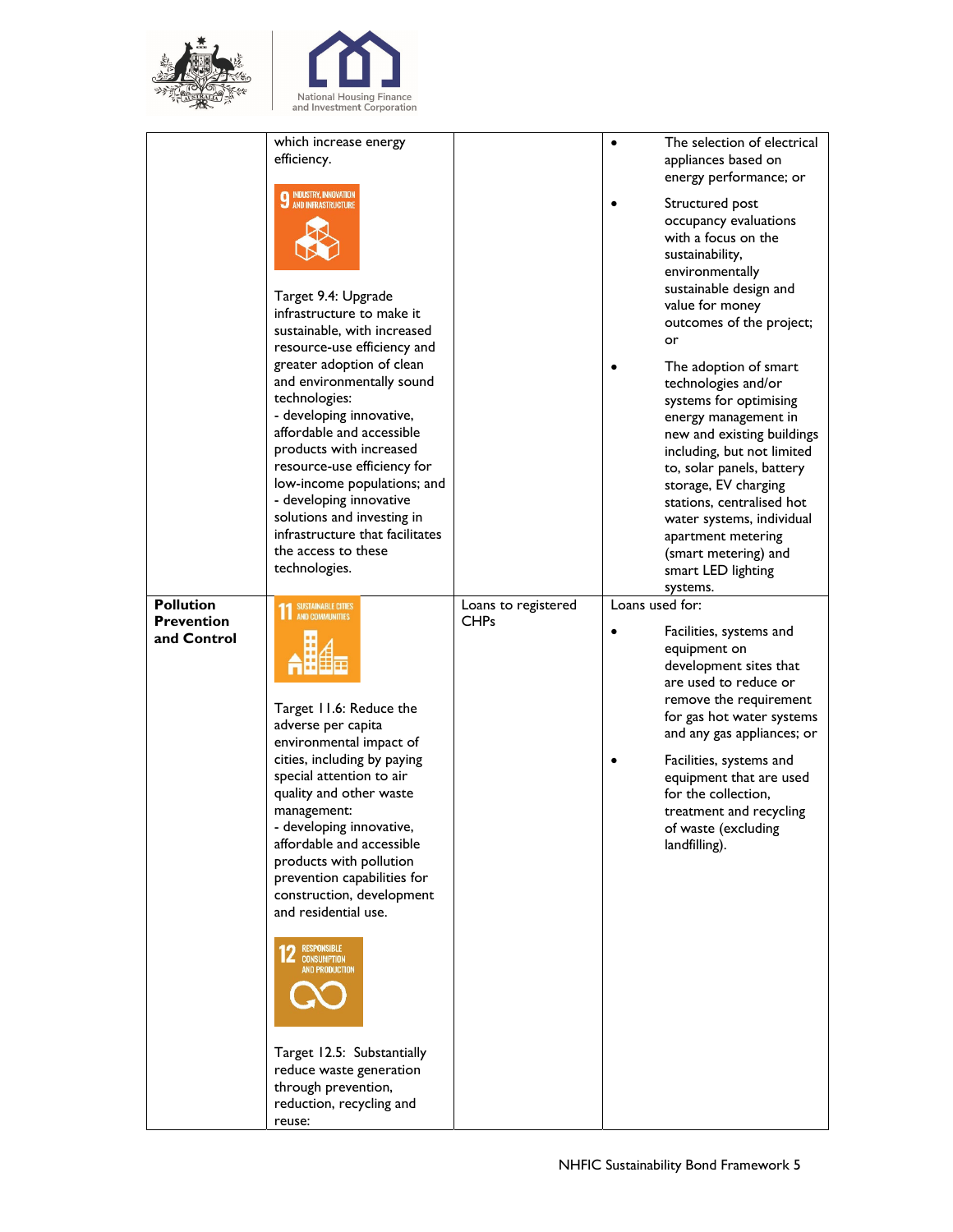



|                                                                     | - investing in responsible<br>waste management practices<br>in construction and real<br>estate use.                                                                                                                                                                                                                                                                                                                                                      |                                    |                                                                                                                                                                                                                                                                                                                                                                                                                                                                                                                                                                                                                                                                                                                                                                  |
|---------------------------------------------------------------------|----------------------------------------------------------------------------------------------------------------------------------------------------------------------------------------------------------------------------------------------------------------------------------------------------------------------------------------------------------------------------------------------------------------------------------------------------------|------------------------------------|------------------------------------------------------------------------------------------------------------------------------------------------------------------------------------------------------------------------------------------------------------------------------------------------------------------------------------------------------------------------------------------------------------------------------------------------------------------------------------------------------------------------------------------------------------------------------------------------------------------------------------------------------------------------------------------------------------------------------------------------------------------|
| Clean<br>Transportation                                             | <b>SUSTAINABLE CITIES</b><br><b>AND COMMUNITIES</b><br>Target 11.2: Provide access<br>to safe, affordable, accessible<br>and sustainable transport<br>systems for all:<br>- investing in projects which<br>provide sustainable<br>transport solutions for low-<br>income populations.                                                                                                                                                                    | Loans to registered<br><b>CHPs</b> | Loans used for construction,<br>design, development or ownership<br>of property and/or infrastructure<br>that provides:<br>Clean transportation<br>facilities and/or associated<br>infrastructure such as<br>infrastructure for EV<br>charging stations, cycle<br>ways and other forms of<br>bicycle infrastructure,<br>pedestrian thoroughfares<br>and other transportation<br>infrastructure that<br>supports modal shifts<br>away from transportation<br>dependent on producing<br>harmful emissions: or<br>Cost effective and<br>environmentally sensitive<br>share transportation<br>facilities such as ensuring<br>availability of multiple<br>share cars for use, which<br>may reduce reliance on<br>individual car ownership<br>of tenants or occupiers. |
| <b>Sustainable</b><br>Water and<br><b>Waste Water</b><br>Management | <b>6</b> CLEAN WATER<br>Targets 6.3, 6.4 and 6b:<br>Improve water quality by<br>substantially increasing<br>recycling and safe reuse;<br>increase water-use<br>efficiency; and improve<br>water and sanitation<br>management:<br>- investing in projects which<br>substantially increase water-<br>use efficiency; and<br>- developing adequate,<br>affordable and accessible<br>water efficient products and<br>services for low-income<br>populations. | Loans to registered<br><b>CHPs</b> | Loans are used for projects that<br>incorporate water saving features<br>or reduce use of potable water for<br>non-potable uses (including, but<br>not limited to):<br>Rainwater harvesting for<br>other uses and onsite<br>detention and rainwater<br>storage systems coupled<br>with reticulation<br>pipework and pumping<br>systems to ensure<br>maximum amounts of<br>rainwater can be<br>collected and reused; or<br>Water efficient fixtures<br>and fittings; or<br>Sustainable urban<br>drainage systems,<br>wastewater recycling and<br>installation of water<br>treatment systems and                                                                                                                                                                   |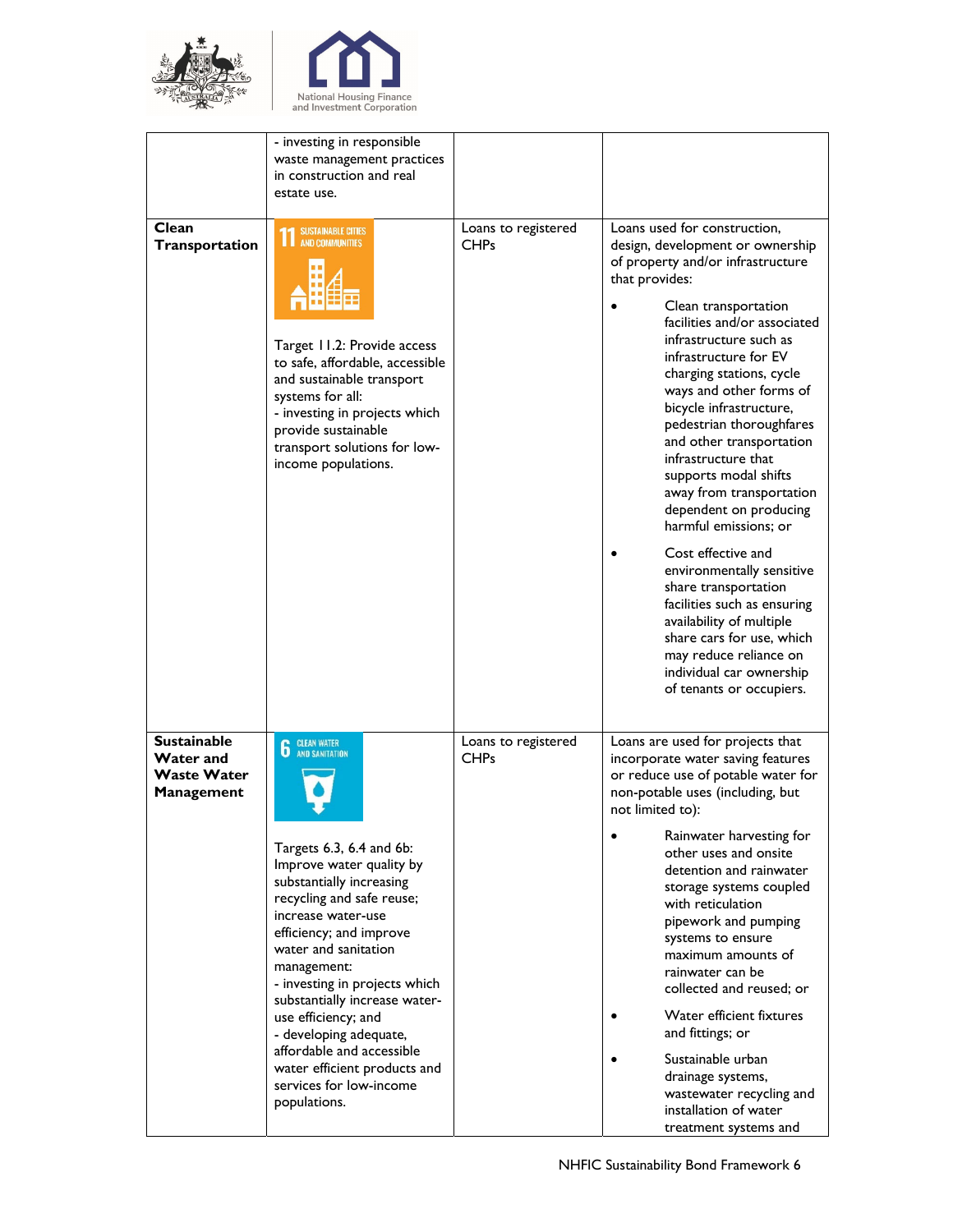

| equipment, which         |
|--------------------------|
| improve water efficiency |
| during construction and  |
| operation.               |

## 3. Process for Project Evaluation and Selection

The NHFIC Social and Sustainability Bonds Committee (SSBC) takes responsibility and accountability for the administration of this Framework. The SSBC consists of, at a minimum, of the following representatives from within NHFIC and may also draw on external resources as needed:

- Financial Controller;
- General Counsel;
- Head of the Credit Committee;
- Legal and Compliance Counsel;
- Portfolio Management;
- Director, Treasury & Capital Markets; and
- **•** Director of Origination.

A key task for the SSBC in the administration of this Framework includes the evaluation and selection of Eligible Assets for new Social, Green and Sustainability Bonds and for the ongoing monitoring and management of existing Social, Green and Sustainability Bonds, in each case to ensure that the proceeds of issuance are applied in accordance with this Framework, the SBPs, GBPs and SBGs.

The *National Housing Finance and Investment Corporation Investment Mandate Direction 2018* sets out the purpose of the Affordable Housing Bond Aggregator, the eligibility criteria for loans from NHFIC and matters to be considered when making lending decisions. All lending decisions are subject to review and approval of the Credit Committee and the NHFIC Board.

The classification of the use of proceeds of each Bond will be determined by NHFIC, based on the primary objectives of the Eligible Assets, which will dictate whether the Bond is a 'Social Bond', 'Green Bond' or a 'Sustainability Bond'.

The SSBC takes into account the following when evaluating and selecting Eligible Assets:

- conformance with the Social and/or Green Eligibility Criteria
- conformance with the SBPs, GBPs and SBGs or any other principles, standards, guidelines or tools that may otherwise become commonplace in the sustainable finance market
- conformance with the NHFIC Act; and
- application of NHFIC's own professional judgement.

At least on an annual basis the SSBC, supported by the NHFIC's Portfolio Management Team, will review: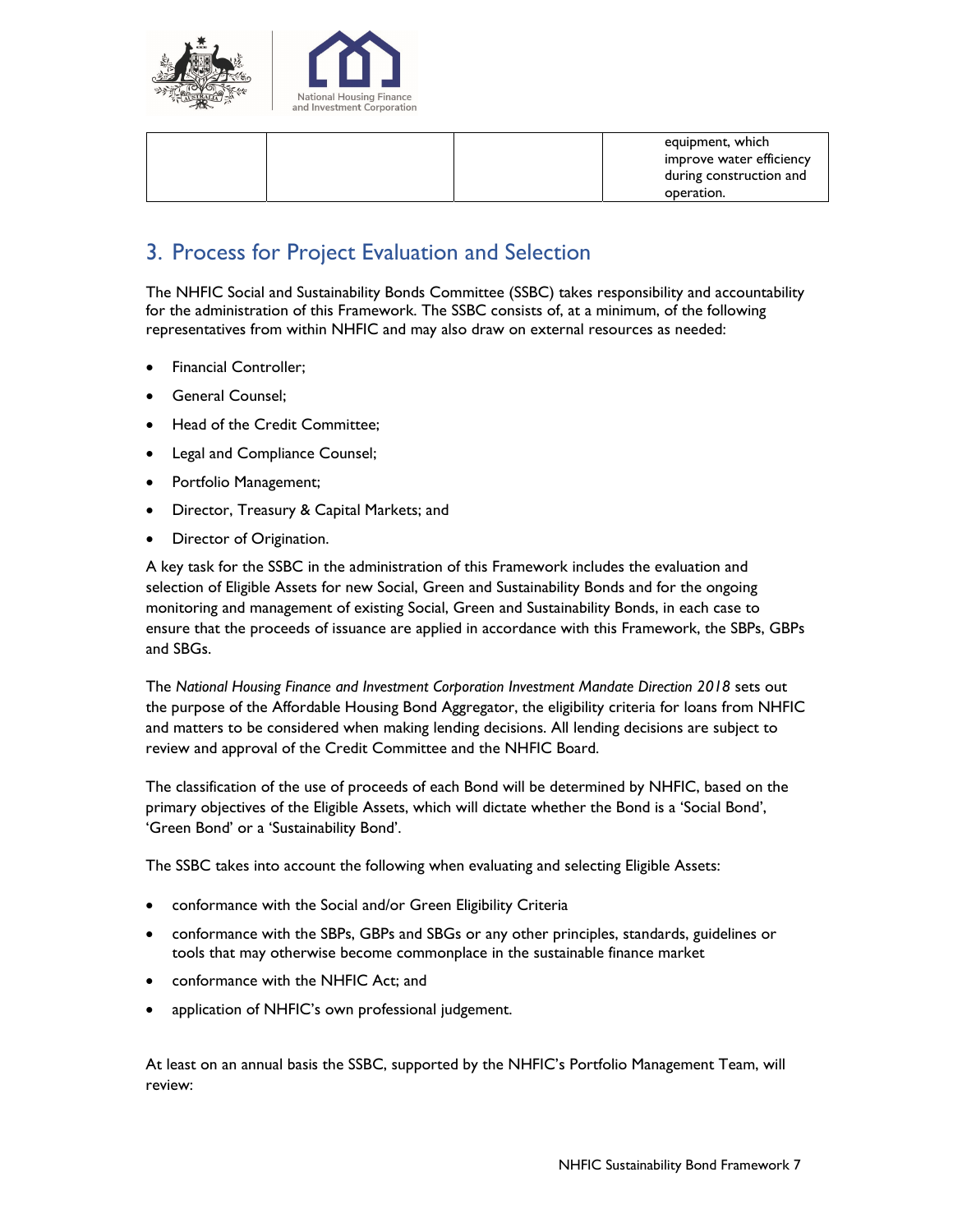

- the Eligible Assets allocated to existing Social, Green or Sustainability Bonds;
- whether any new Eligible Assets need to be identified for existing Social, Green or Sustainability Bonds or for new Social, Green and Sustainability Bonds issuance; and
- conformance of Eligible Assets with this Framework.

## 4. Management of Proceeds

NHFIC intends to allocate proceeds of each Social, Green or Sustainability Bond to Eligible Assets within 36 months of issuance.

To manage this, NHFIC has set up the following mechanisms which NHFIC's Portfolio Management Team will be responsible for Tracking, Allocation, Unallocated Proceeds and Monitoring, as follows.

- (a) Tracking**:** the receipt and use of proceeds will be tracked via internal reporting systems, to ensure that Eligible Assets are appropriately identified against each Social, Green or Sustainability Bond on issuance.
- (b) Allocation**:** a register has been established that shows:
	- each Social, Green or Sustainability Bond issued, including transaction date, principal amount of proceeds, settlement date, maturity date, and interest margin or coupon, ISIN number;
	- the Eligible Assets allocated to each Social, Green or Sustainability Bond, including a brief description (eg, borrower, loan purpose) and drawn value of investment in each Eligible Asset;
	- the aggregate amount of Social, Green or Sustainability Bond proceeds allocated to Eligible Assets;
	- any potential new Eligible Assets; and
	- any Unallocated Proceeds.
- (c) Unallocated Proceeds: proceeds unallocated will be held in cash, or cash equivalent instruments;
	- other investment instruments, such as Australian Government Securities or green, social or sustainability bonds as issued by other issuers; and/or
	- to temporarily reduce indebtedness of a revolving nature before being redrawn for investments or disbursements to Eligible Assets.
- (d) Monitoring**:** monitoring reports capturing all the above will be provided to the SSBC on a semi-annual basis by the Portfolio Management Team.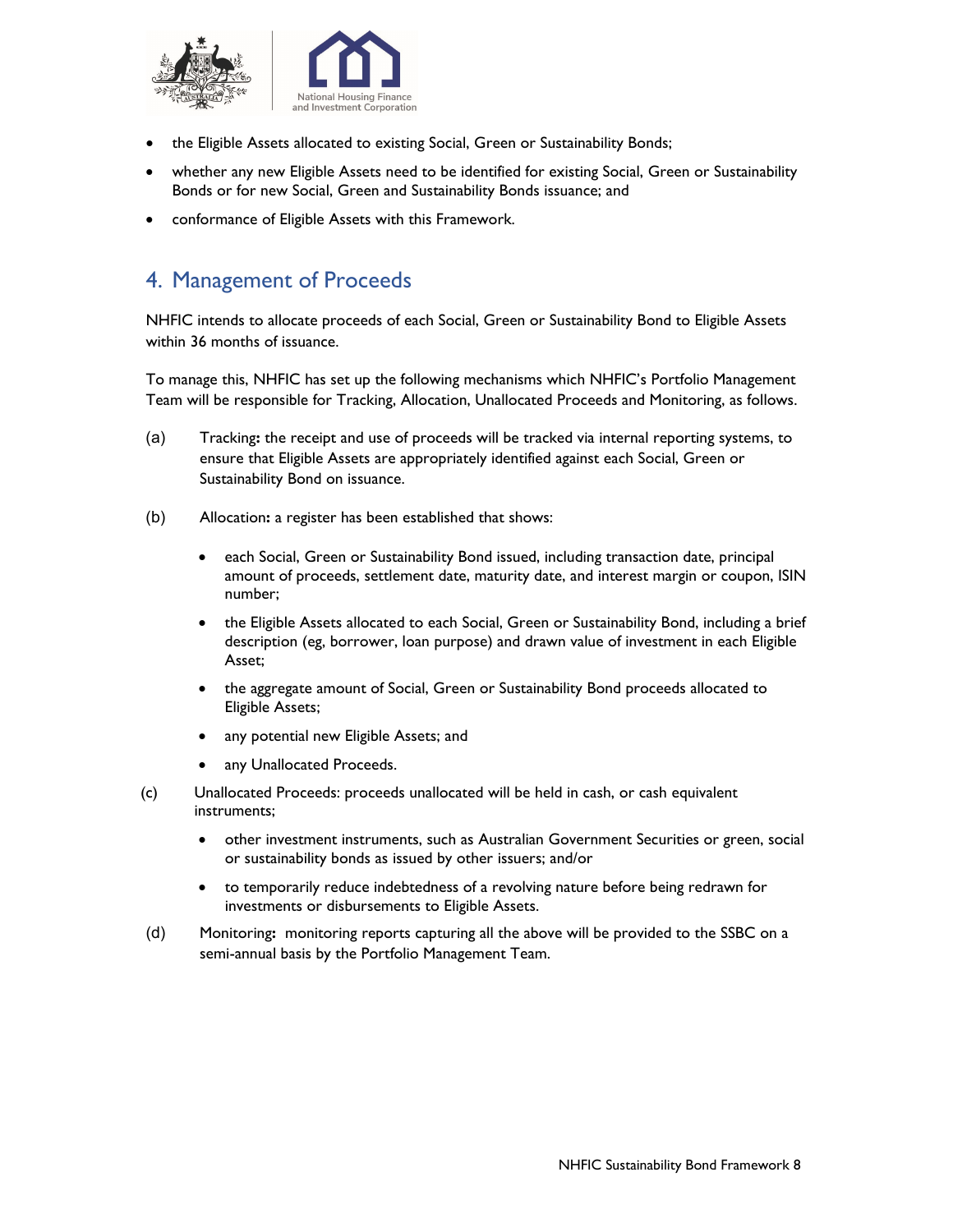

## 5. Disclosure and Reporting

NHFIC recognises the importance that investors place on transparency and disclosure relating to Social, Green and Sustainability Bonds. It intends to make information available as follows.

| <b>INFORMATION</b>                                                      | <b>TIMING</b>                                                                                                                                  | <b>LOCATION</b>                                                                 |
|-------------------------------------------------------------------------|------------------------------------------------------------------------------------------------------------------------------------------------|---------------------------------------------------------------------------------|
| Framework and Second Party<br>Opinion                                   | At any time when the<br>Framework is materially<br>updated, expanded or<br>otherwise amended.                                                  | https://www.nhfic.gov.au/what-<br>we-do/affordable-housing-<br>bond-aggregator/ |
| <b>Assurance Statements</b><br>(or other form of independent<br>review) | For each Social, Green or<br>Sustainability Bond issuance,<br>when post-issuance assurance<br>(or other form of independent<br>review) occurs. |                                                                                 |
| Social, Green and Sustainability<br><b>Bond Report</b>                  | Annually, in line with NHFIC's<br>financial year and statutory<br>reporting requirements (see<br>below for inclusions).                        |                                                                                 |

#### **Social, Green and Sustainability Bond Reporting**

Each Social, Green and Sustainability Bond Report will include:

- A list of all Social, Green and Sustainability Bond(s) issued and key information per bond (eg, bond volume and currency, transaction date, maturity date);
- a list of the Eligible Assets allocated to the Social, Green and Sustainability Bonds on issue, and/or subject to confidentiality concerns, some detailed examples of such allocated Eligible Assets;
- an update on Unallocated Proceeds, if any (e.g, volume unallocated per issuance, amount of time unallocated, potential allocation)
- alignment with the relevant UN SDGs and the underlying eligibility criteria as set out in section 2; and
- information and an overview on any periodic assurance (or other form of independent review) that may have taken place in the relevant period of the report.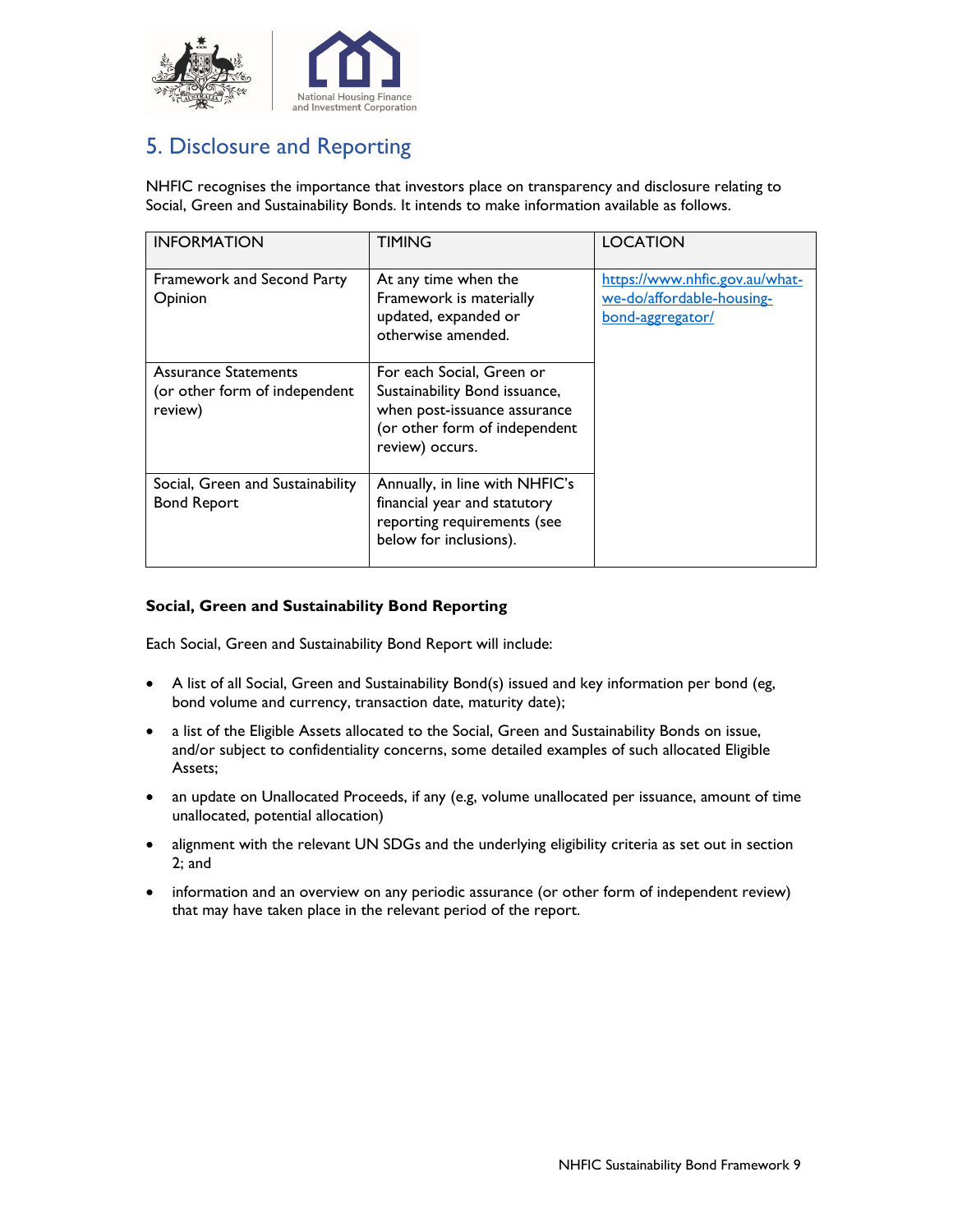

#### **Impact Reporting**

As impact reporting continues to develop, NHFIC will use reasonable endeavours to include impact reporting in its annual Social, Green and Sustainability Bond Reports. This will be on the basis of general market practice, and consistent with the guidance maintained and developed by organisations such as ICMA and the UN Global Compact (which oversees the UN SDGs).

In the first instance, NHFIC will look to utilise guidance published by the ICMA Impact Reporting Working Groups to develop Social and Green impact reporting indicators.

For more information: https://www.icmagroup.org/assets/documents/Sustainable-finance/2021 updates/Handbook-Harmonised-Framework-for-Impact-Reporting-June-2021-100621.pdf

Potential Social and Green Bond impact reporting indicators that NHFIC may include are:5

- SBP, GBP and/or SBG category or sub-category;
- UN SDG alignment (Goal and Target as relevant);
- target population groups or cohorts targeted;
- social Indicators for social, affordable, community or other housing assets, projects and activities:
- rental costs compared to the national/regional rent index;
- participation (rate) of tenants;
- share of under-served tenants;
- number of dwellings; and
- environmental outcomes and impacts where applicable and possible for Green and Sustainability Bonds.

### 6. External Review

NHFIC intends to obtain an independent external review with respect to the Framework and/or as Social, Green and Sustainability Bonds are issued under the Framework.

Such external review may include but not be limited to one or more of the following forms:

- a second party opinion over the Framework, to confirm alignment with the SBPs, GBPs and SBGs (where relevant);
- pre-issuance assurance to confirm that any intended Social, Green or Sustainability Bond will be in compliance with the Framework; or
- post-issuance annual review and assurance to confirm that each outstanding Social, Green or Sustainability Bond remains in compliance with the Framework.

All such external reviews will be published on NHFIC's website.

<sup>&</sup>lt;sup>5</sup> The indicators are examples of methods currently used in the market. NHFIC will update these reporting indicators over time.